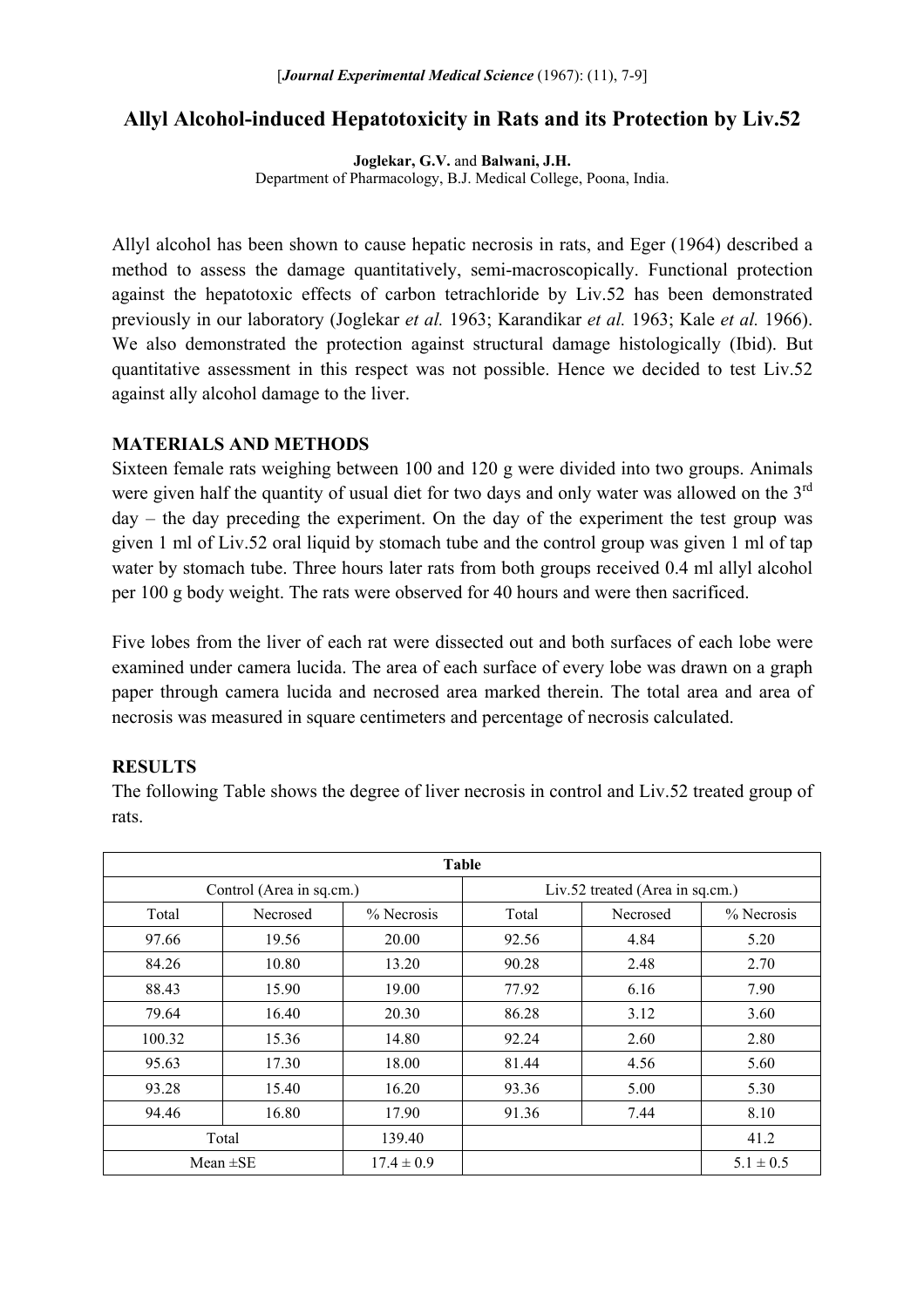#### *p*<0.01

# **DISCUSSION**

Contrasting with the phenomenal success in almost every branch of therapeutics, the treatment of liver disorders is very unsatisfactory. Many indigenous plants are claimed to have a stimulant and restorative effect on the liver (Kirtikar and Basu, 1933).

It is difficult to assess with any degree of accuracy the clinical improvement in liver disorder. Hence it was thought that this quantitative experimental evidence would be a better guide to the clinical effectiveness of any preparation. Eger (1964) has described allyl alcohol test, which is a simple, rapid and easy screening procedure for testing liver protective effect. We have used the same test with little modification in our method of quantitative assessment. Allyl alcohol when given to rats produced hepatic necrosis, which consolidated after 36 hours and was obvious microscopically. Thus it is possible to assess the liver necrosis



**Fig. 1:** Showing degree of liver necrosis caused by allyl alcohol in rats



quantitatively. From Table it can be clearly seen that Liv.52 significantly reduced the allyl alcohol-induced hepatic damage and thus corroborates the reported clinical effectiveness of this drug.

# **ACKNOWLEDGEMENTS**

Technical assistance of Shri D.H. Mathadhikari and Shri S.M. Majumdar is worthy of mention.

Our thanks are due to Dr. F.J. Mendonca, Dean, B.J. Medical College, Poona, for his constant encouragement and interest in this work.

Our thanks are also due to The Himalaya Drug Co., for the supply of Liv.52.

# **REFERENCES**

- 1. Deicheman, W.B. and Mergard, E.G. (1968). Comparative evaluation of method employed to express the degree of toxicity of a compound. *Jour. Industr. Hyg. and Toxicol.,* 30, 373-378.
- 2. Drill, V.A. (1958). Hepatotoxic agents, Mechanism of action and dietary interrelationship. *Pharmacol. Rev.* 4: 1-42.
- 3. Drill, V.A. (1958). Toxic Liver injury. *Am. Inst. Biol. Sci. Publ.,* 4: 441-465.